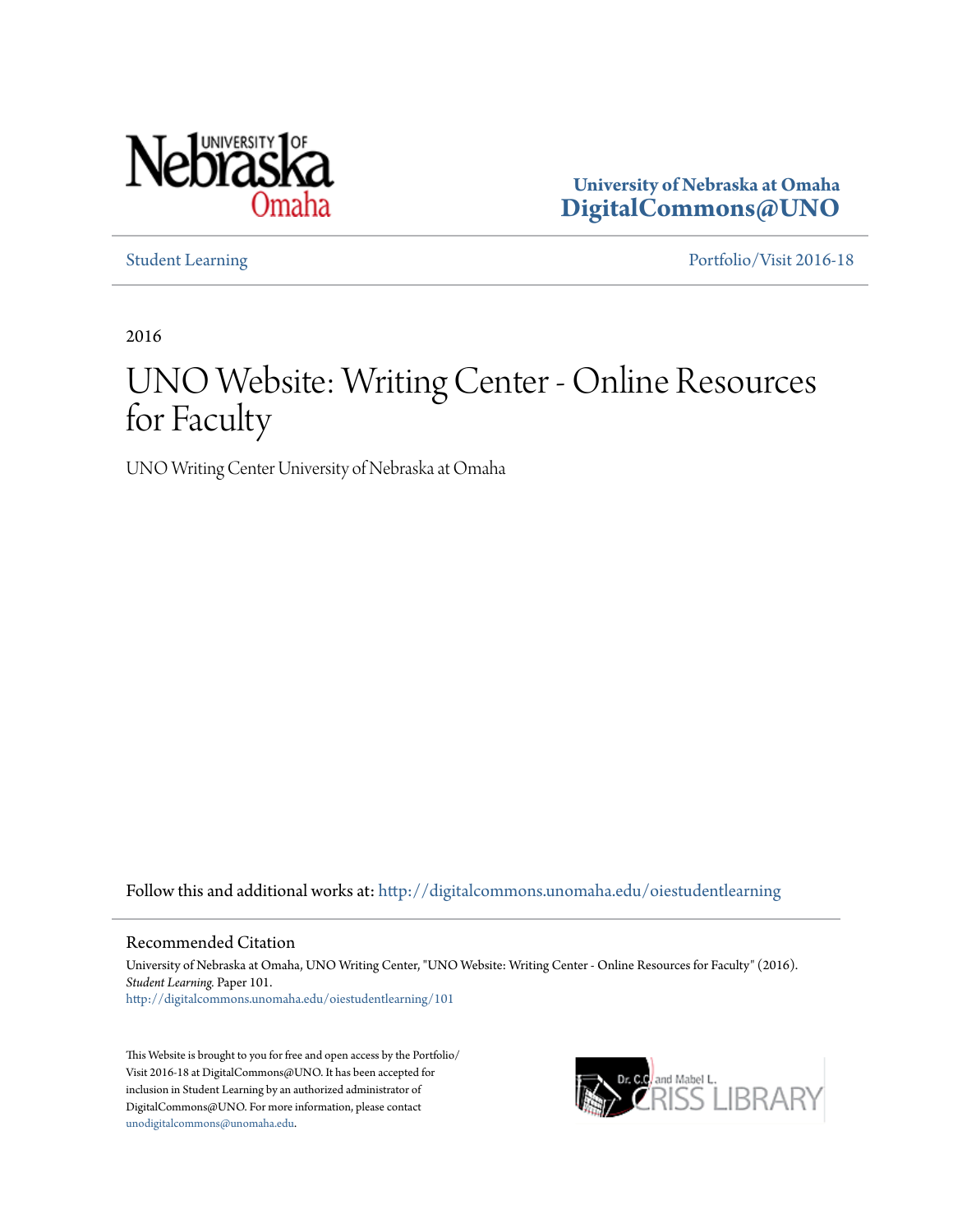

UNO / Appointment Scheduling / The Writing Center / Faculty Resources / Online Resources for Faculty



## What is Critical Thinking?

#### Critical thinking is the ability to think clearly and rationally.

It includes the ability to engage in reflective and independent thinking. Someone with critical thinking skills is able to do the following:

- Understand the logical connections between ideas
- Identify, construct and evaluate arguments
- Detect inconsistencies and common mistakes in reasoning
- Solve problems systematically
- Identify the relevance and importance of ideas
- Reflect on the justification of one's own beliefs and values

## Contact Us

The Writing Center: unowritingcenter@unomaha.edu

Phone: 402.554.2946

Arts & Sciences Hall | 150 University of Nebraska Omaha Omaha, NE 68182

## **Resources to help you help your students**

Drugs. Agency.



## **Online Resources**

## **Critical thinking**

- Critical Thinking Module (Open Courseware from Critical Thinking Web Hong Kong)
- Teaching Reasoning (Maryland Community College)

## **Designing a Writing Assignment**

- Creating Effective Writing Assignments (MIT)
- Designing Effective Writing Assignments (UMUC)

## **ESL**

- CCCC Statement on Second Language Writing and Writers
- National Center for ESL Literacy Education
- English as a Second Language

## **Plagiarism**

- Plagiarism Tutorial "Haw ta Recognize Plagiarism" ( Indiana University, Bloomington)
- UNO's Plagiarism Statement ("Ethical Use of Print and Online Sources") developed